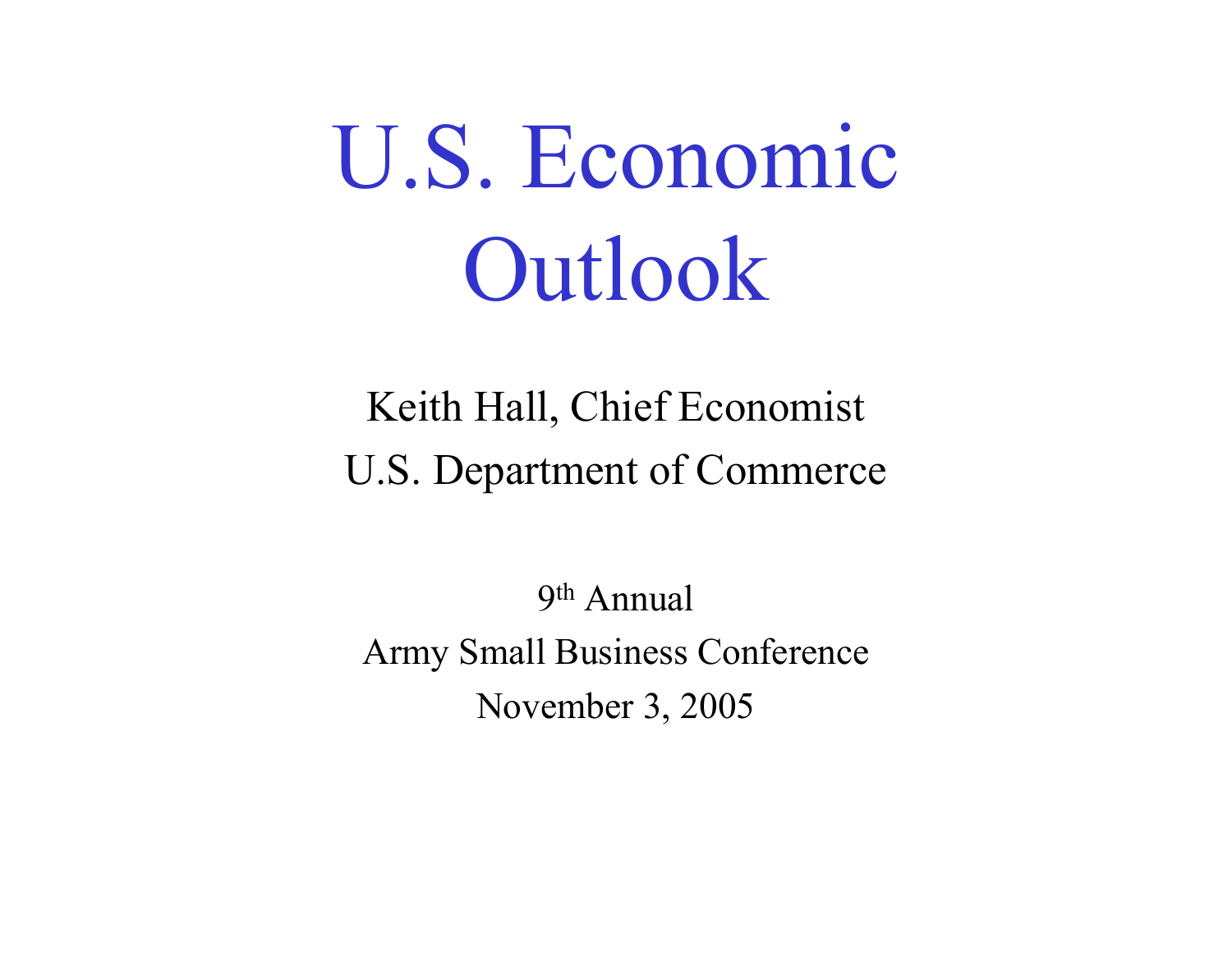# **Real GDP**

Percent Change

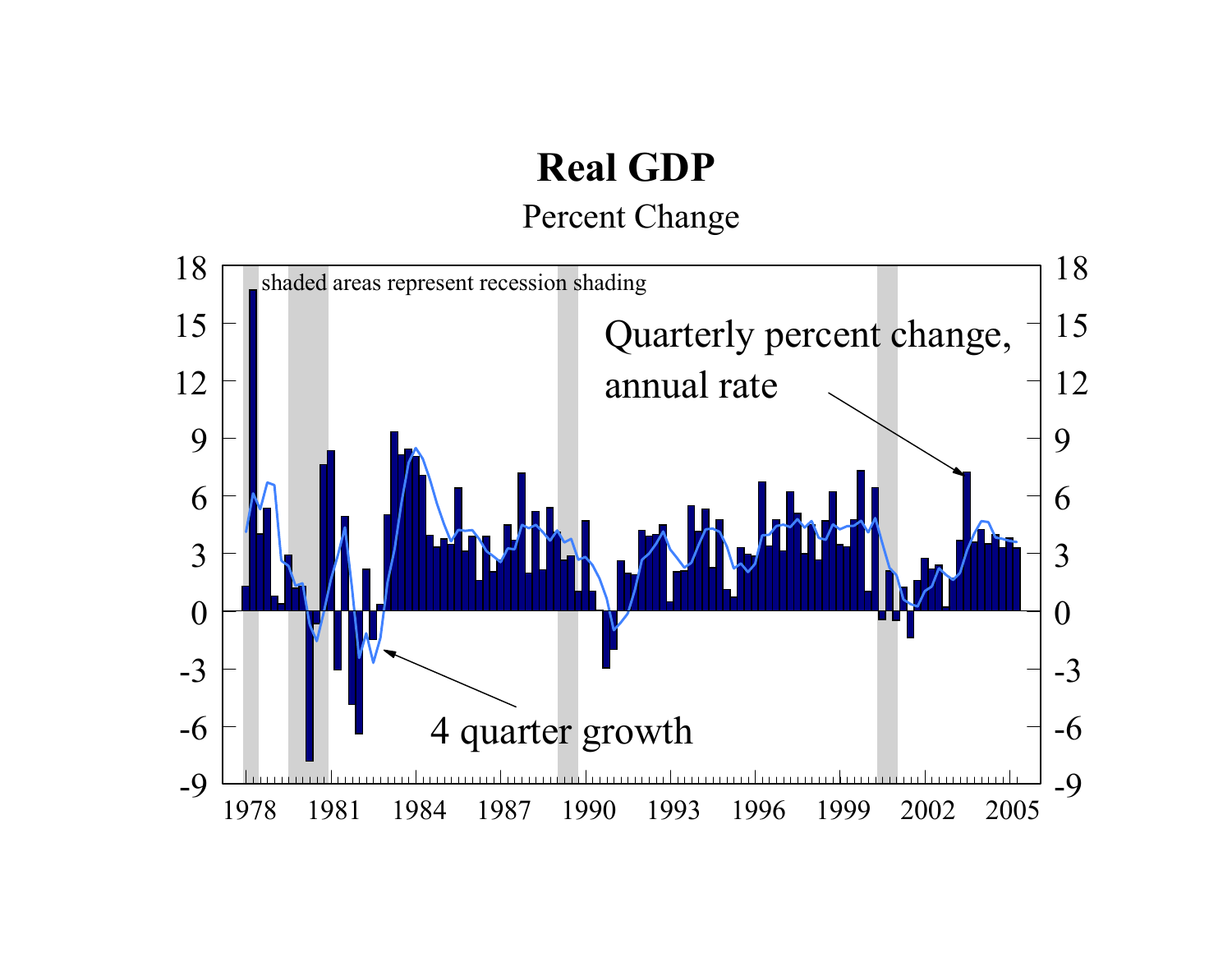

**Nonfarm Payroll Employment and Unemployment Rate**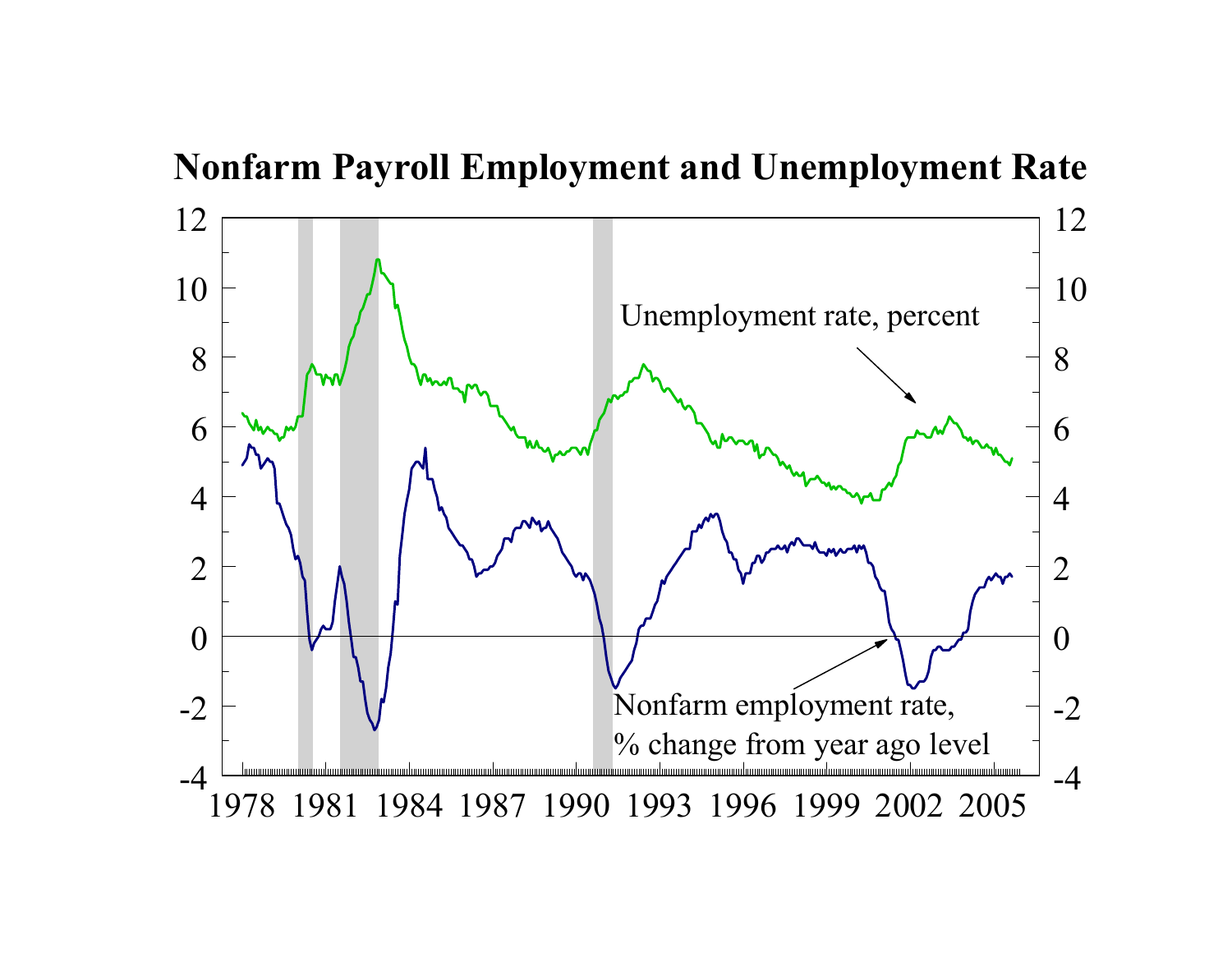**Productivity in the Nonfarm Business Sector Index 1992=100**

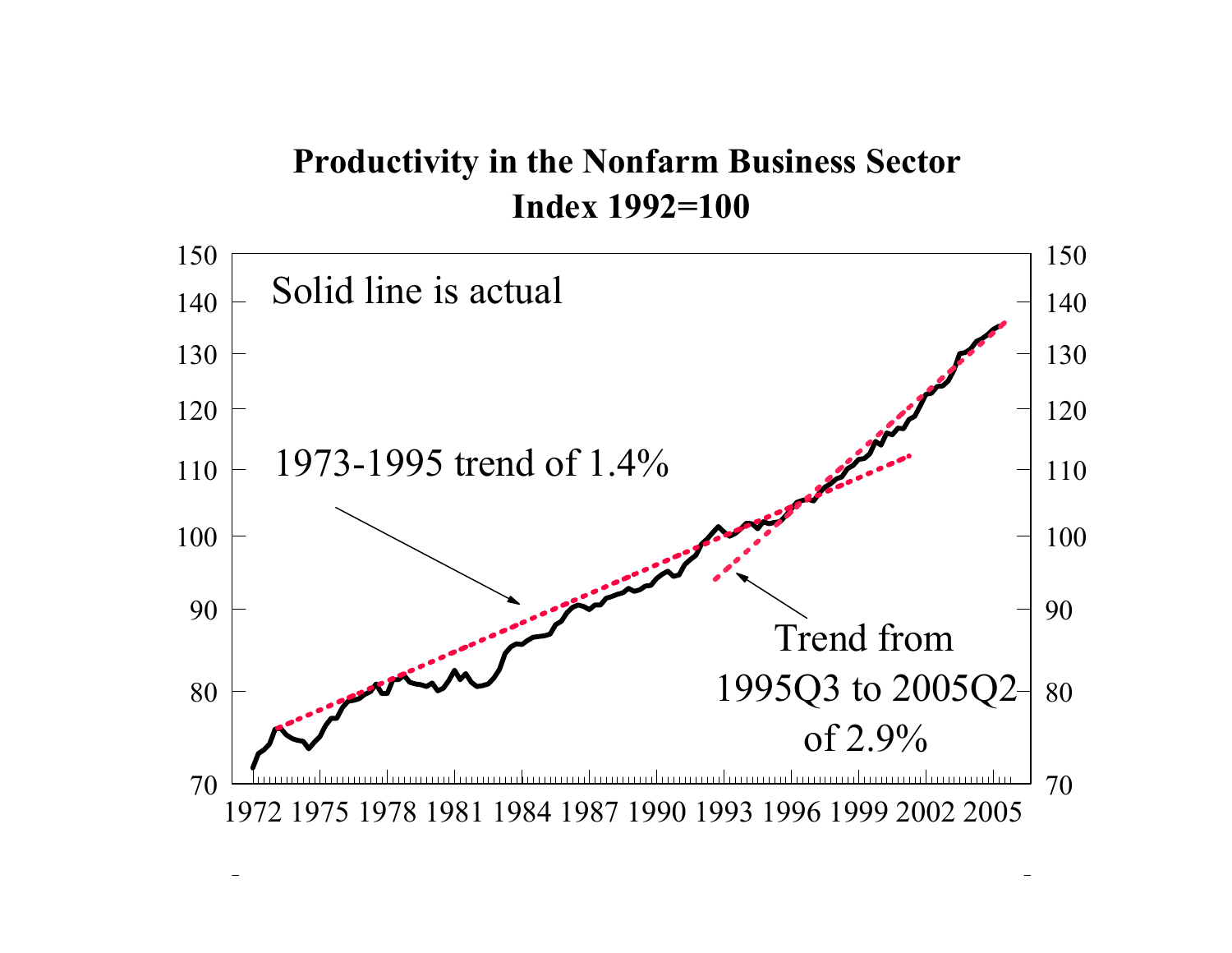

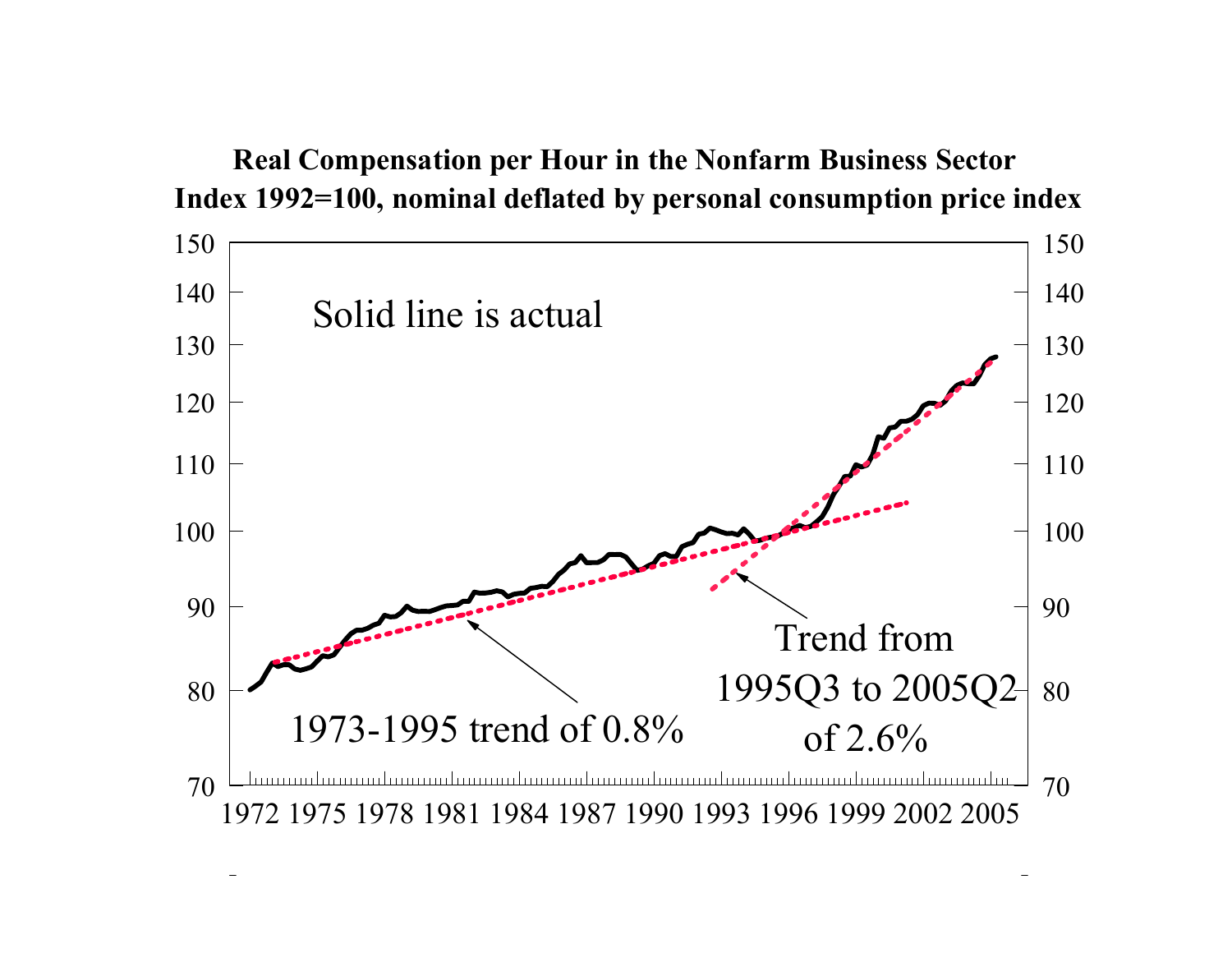## Hourly Earnings and Inflation Percent Change from year-ago level

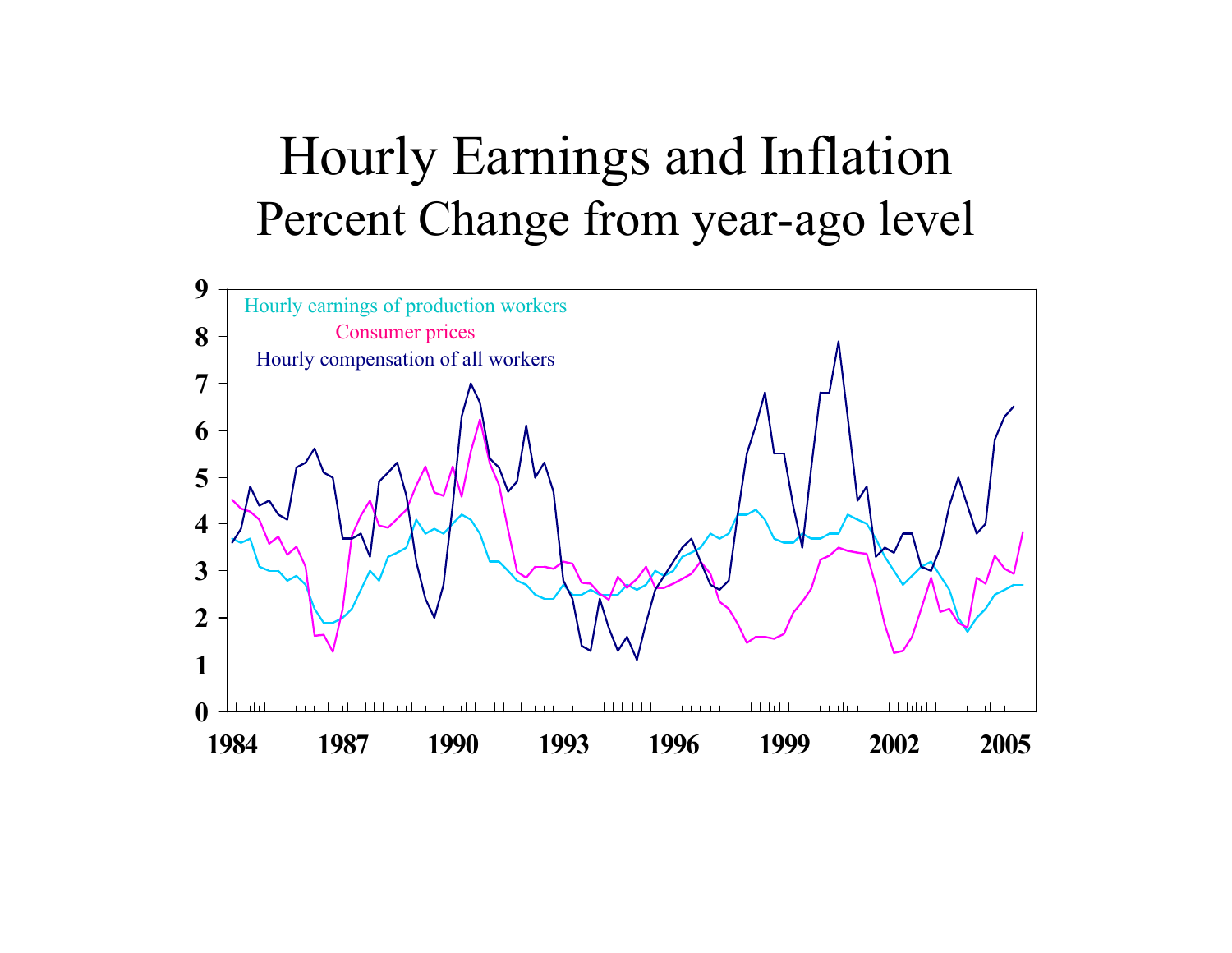### **Benefit Costs**

Percent of total hourly employer costs in private industry

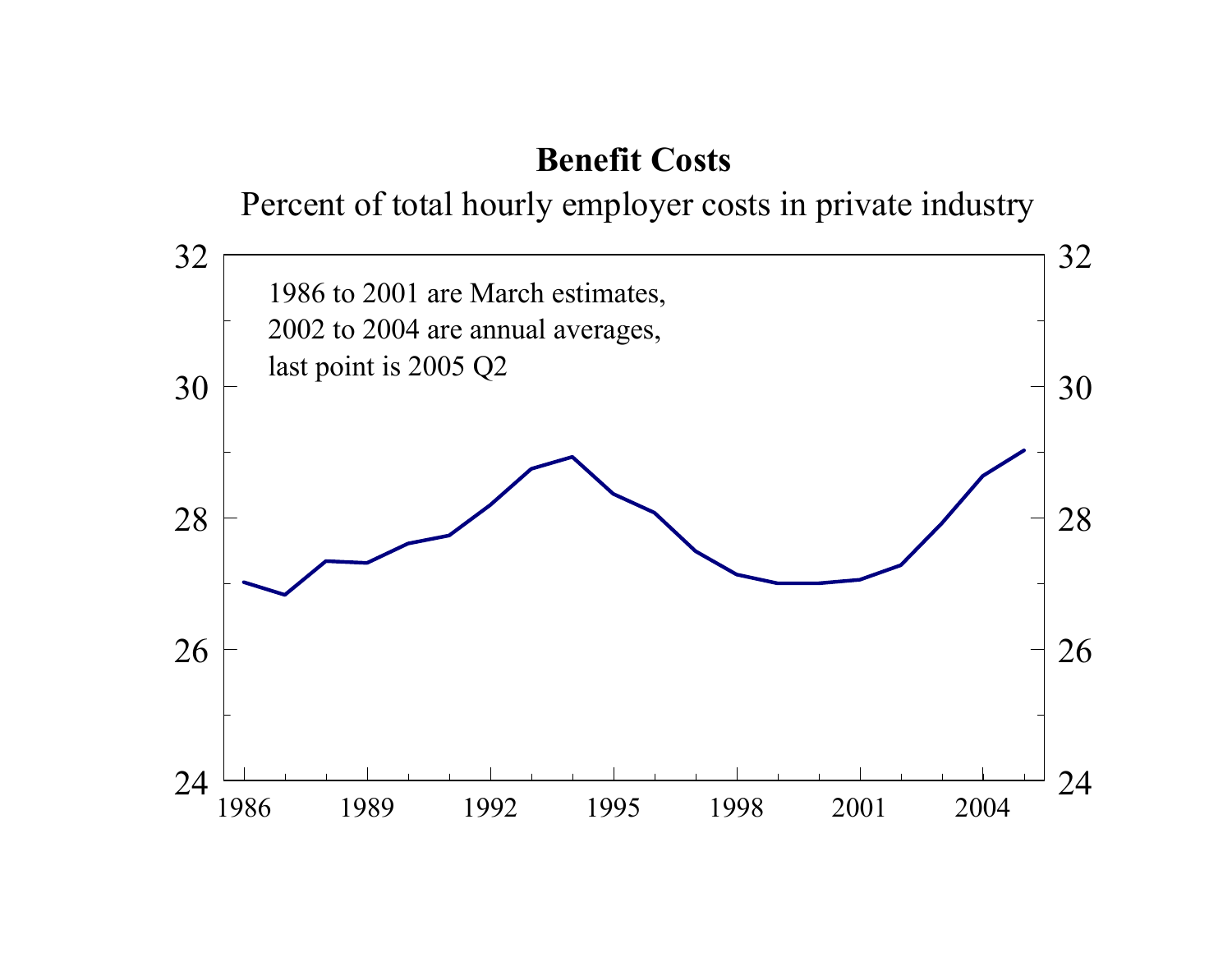#### **Selected Benefit Costs**

Percent of total hourly employer costs in private industry

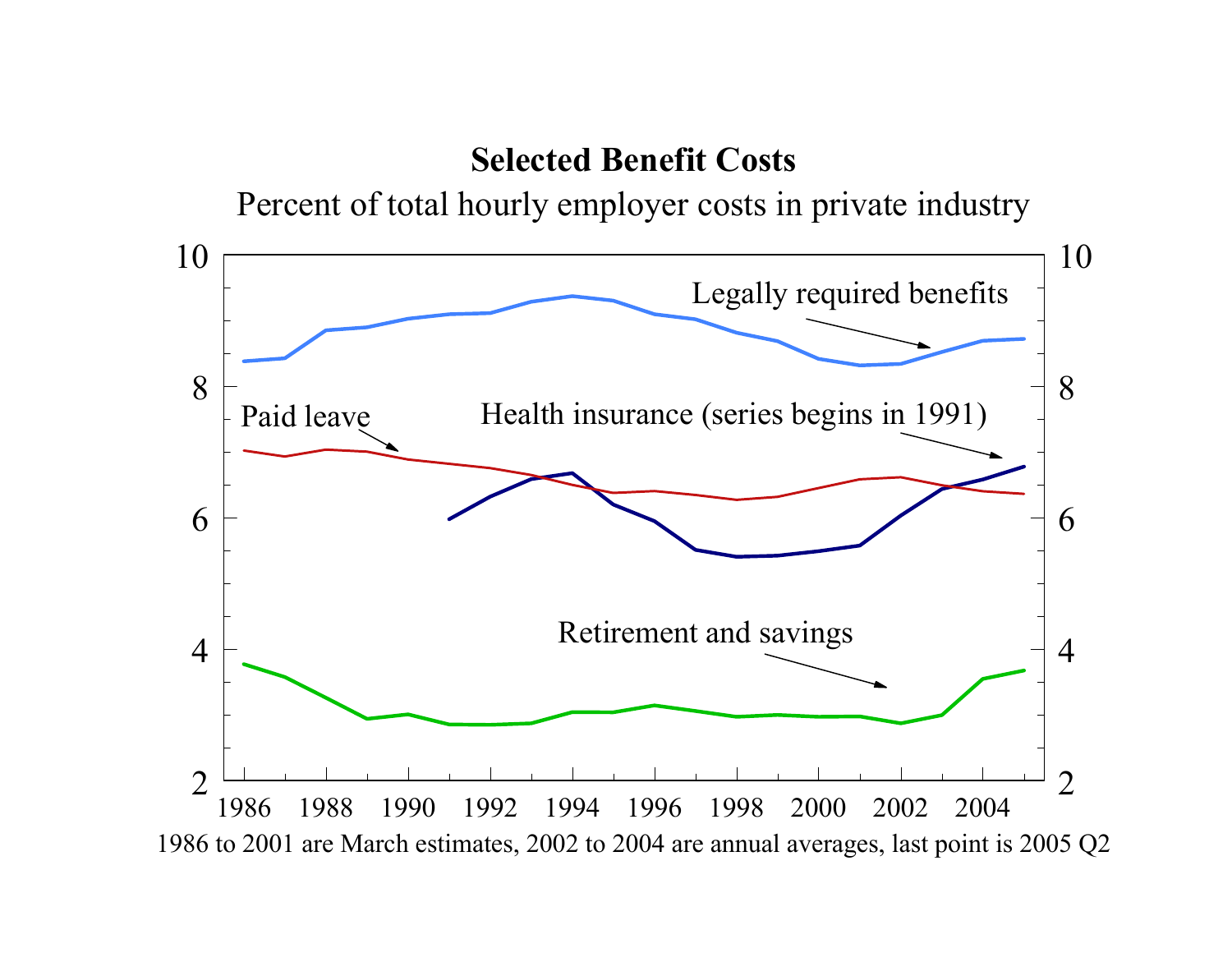## **Consumer Price Index**

Percent change over year-ago level

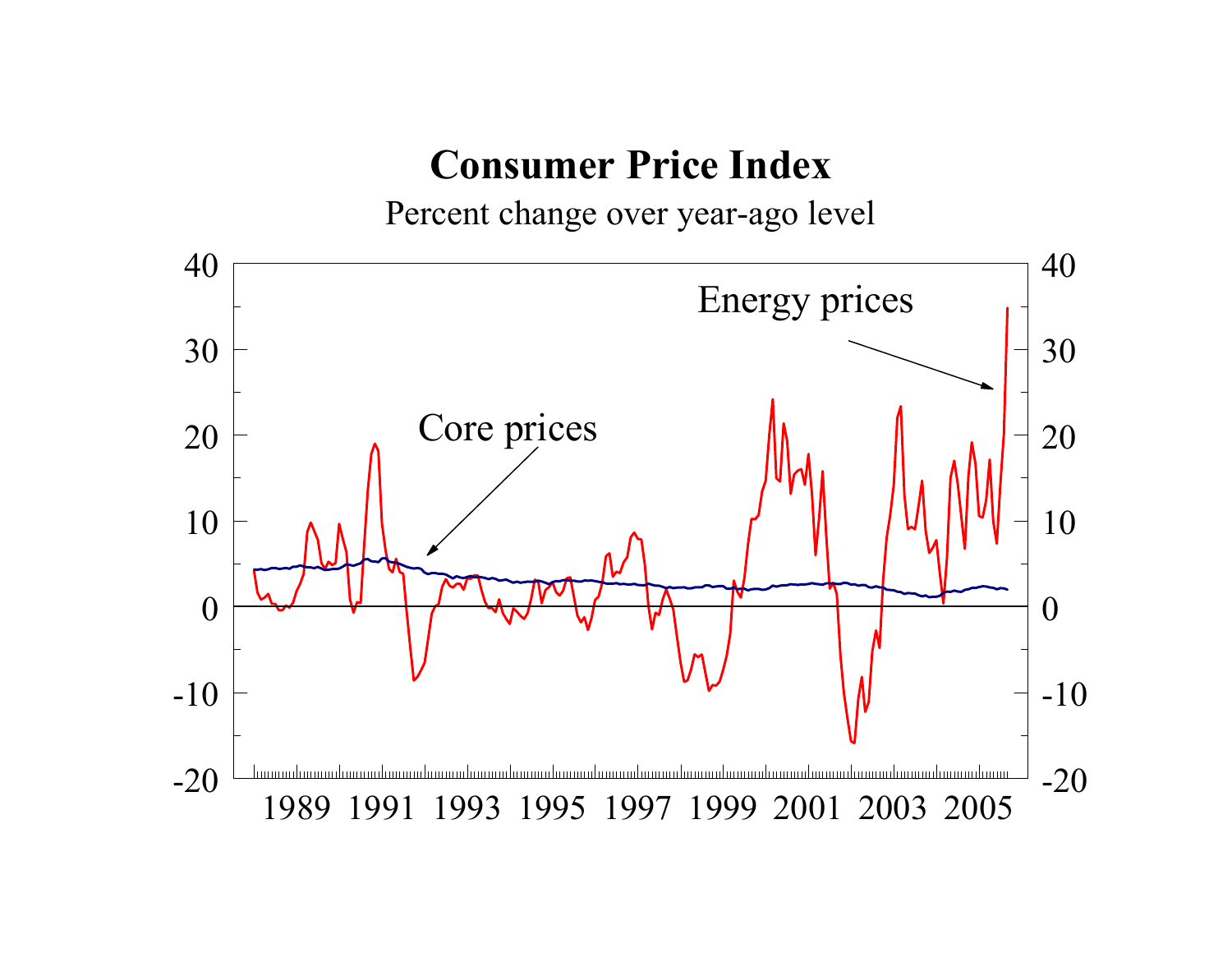## **Monthly Mortgage Payment**

Percent of Average Family Income

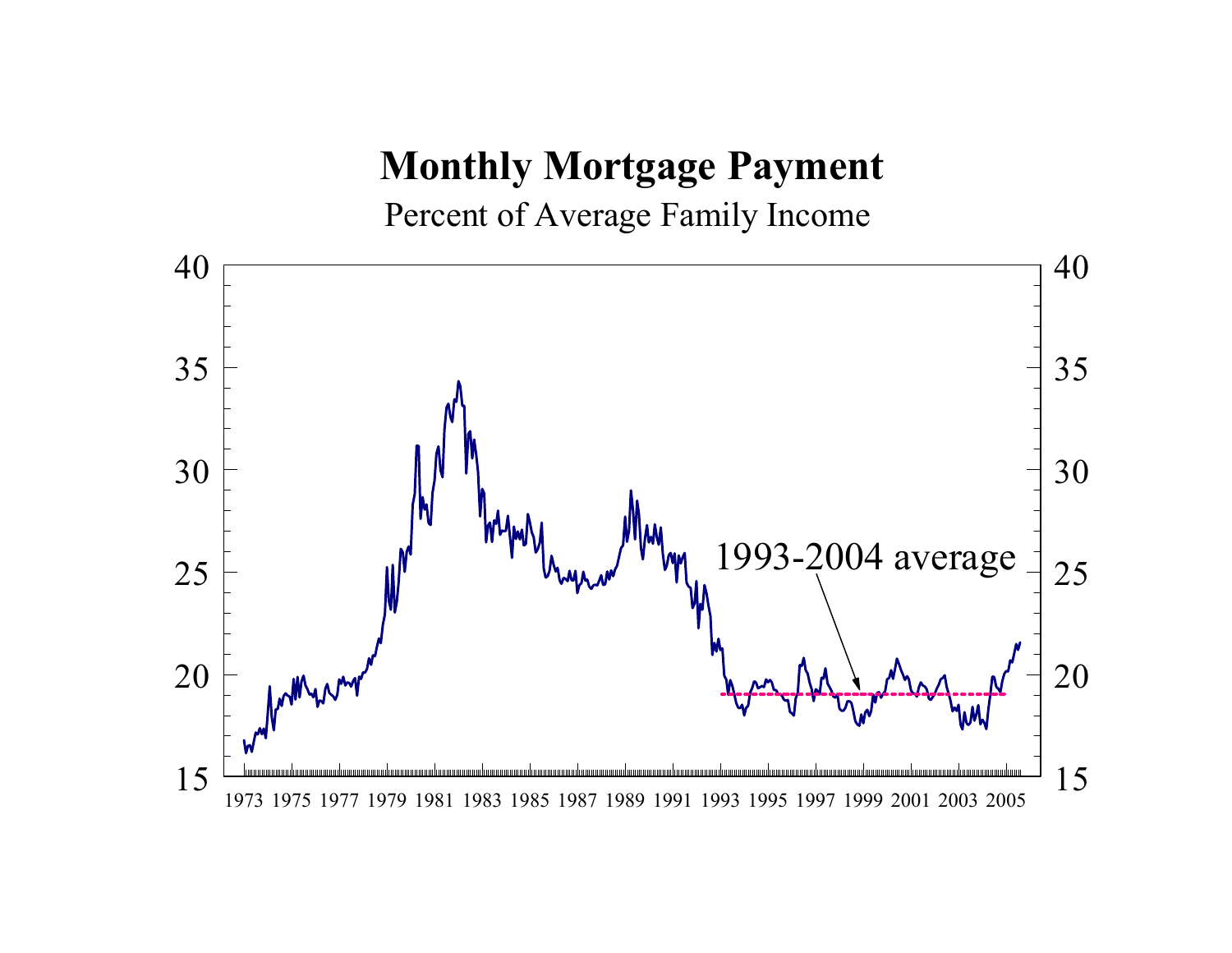## **Personal Saving**

Percent of disposable personal income

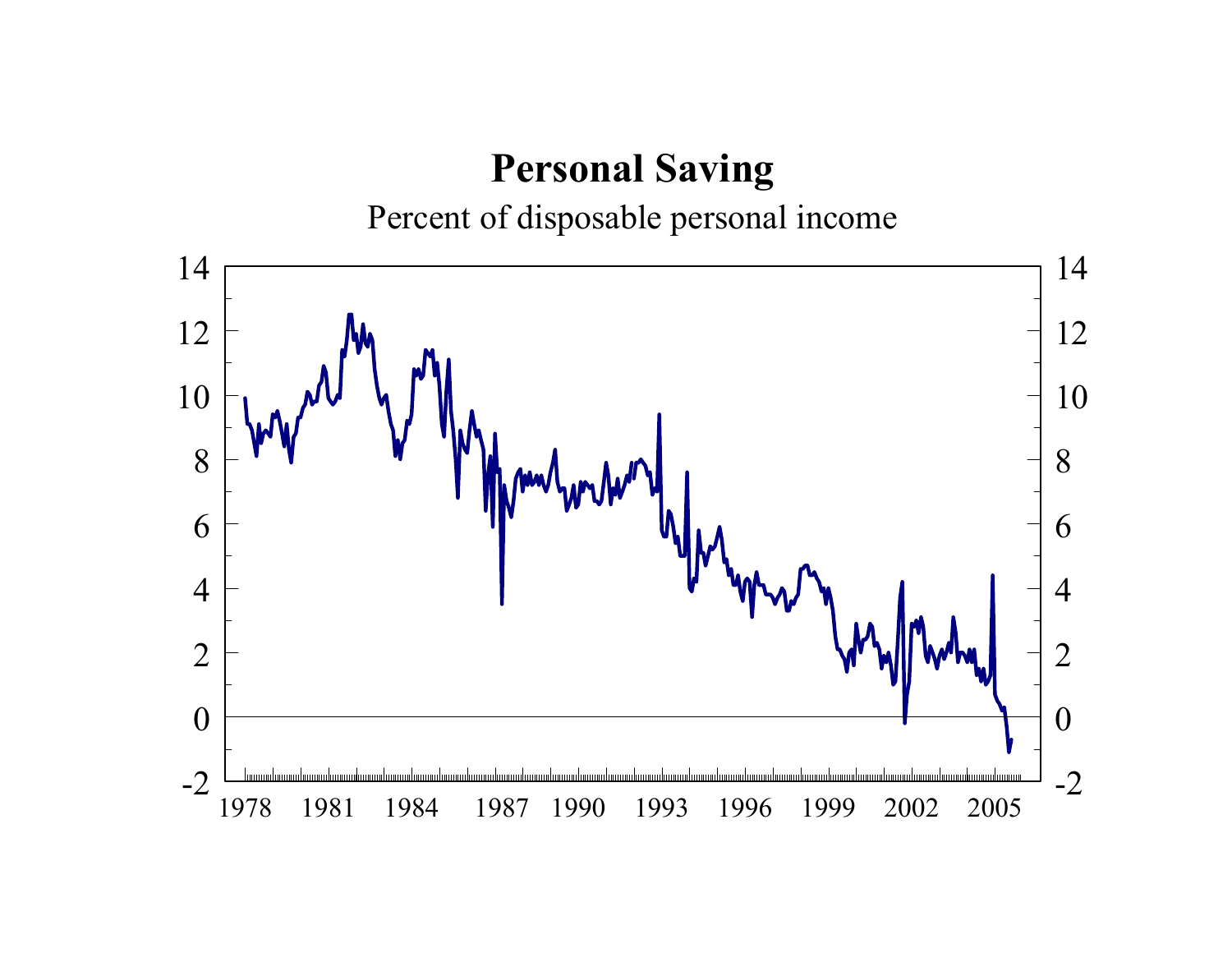## **Household Net Worth**

Percent of Disposable Personal Income

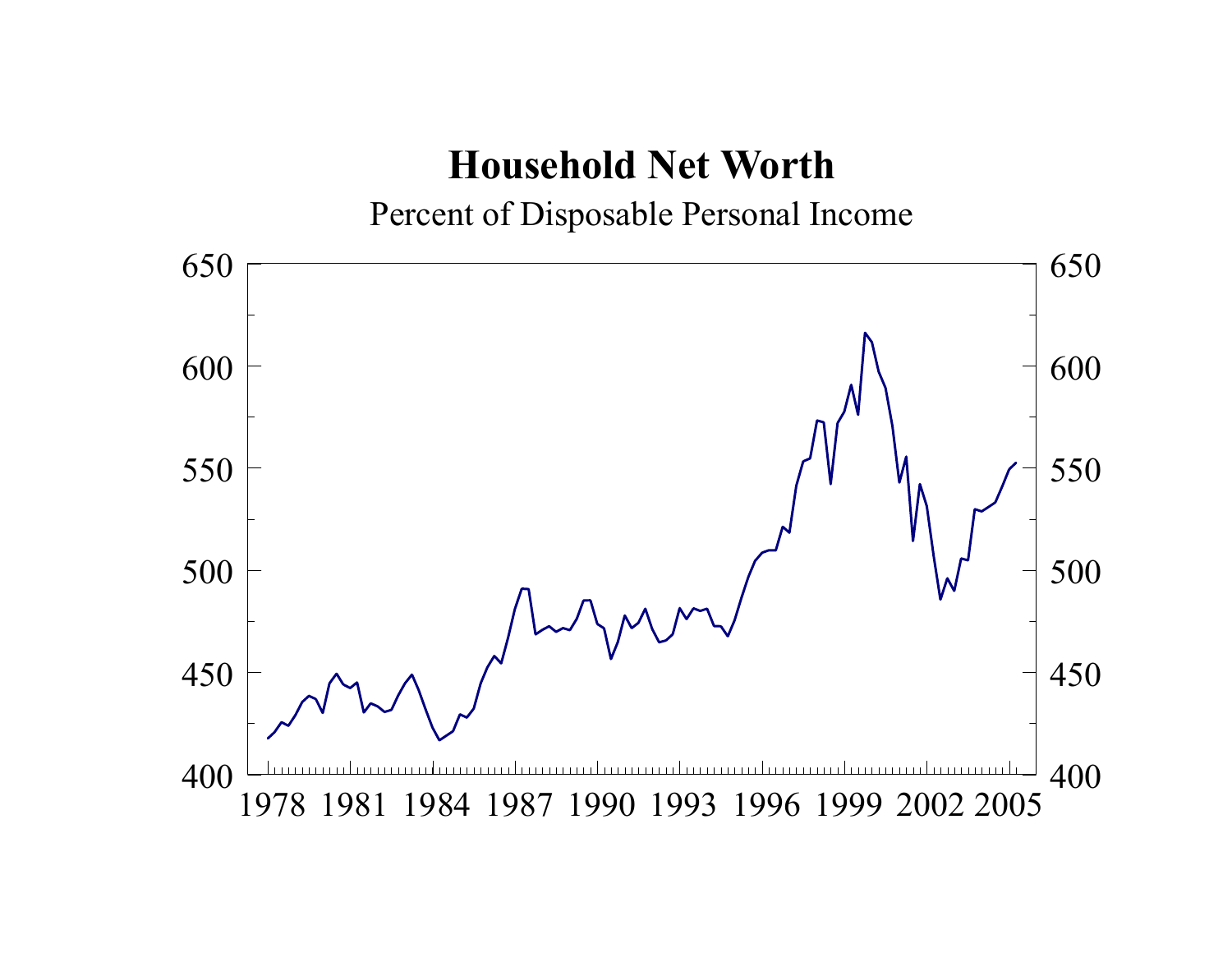## **Trade Balance in Goods and Services** As a percen<sup>t</sup> of GDP

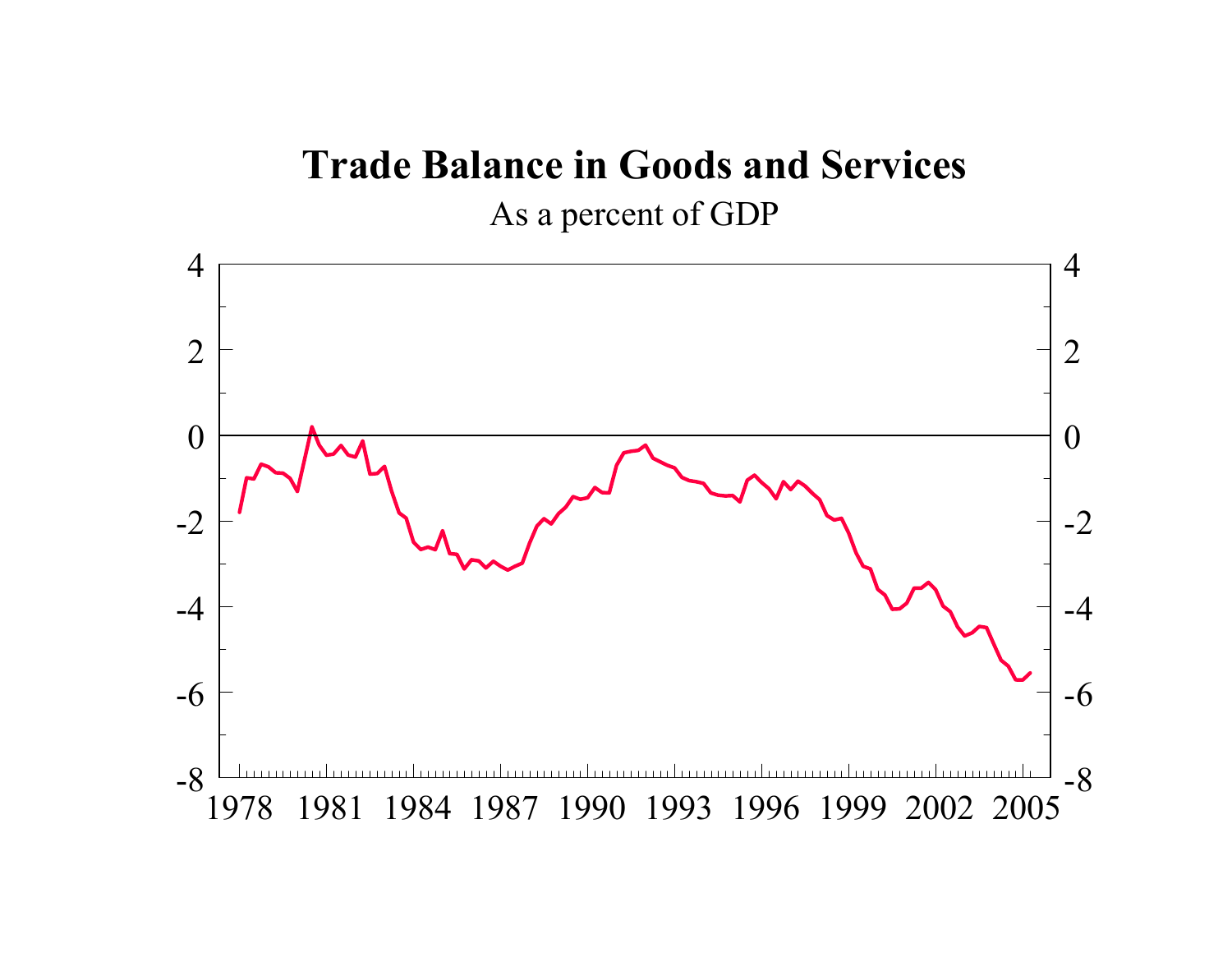**Federal Government Budget Balance** Percent of GDP, fiscal years

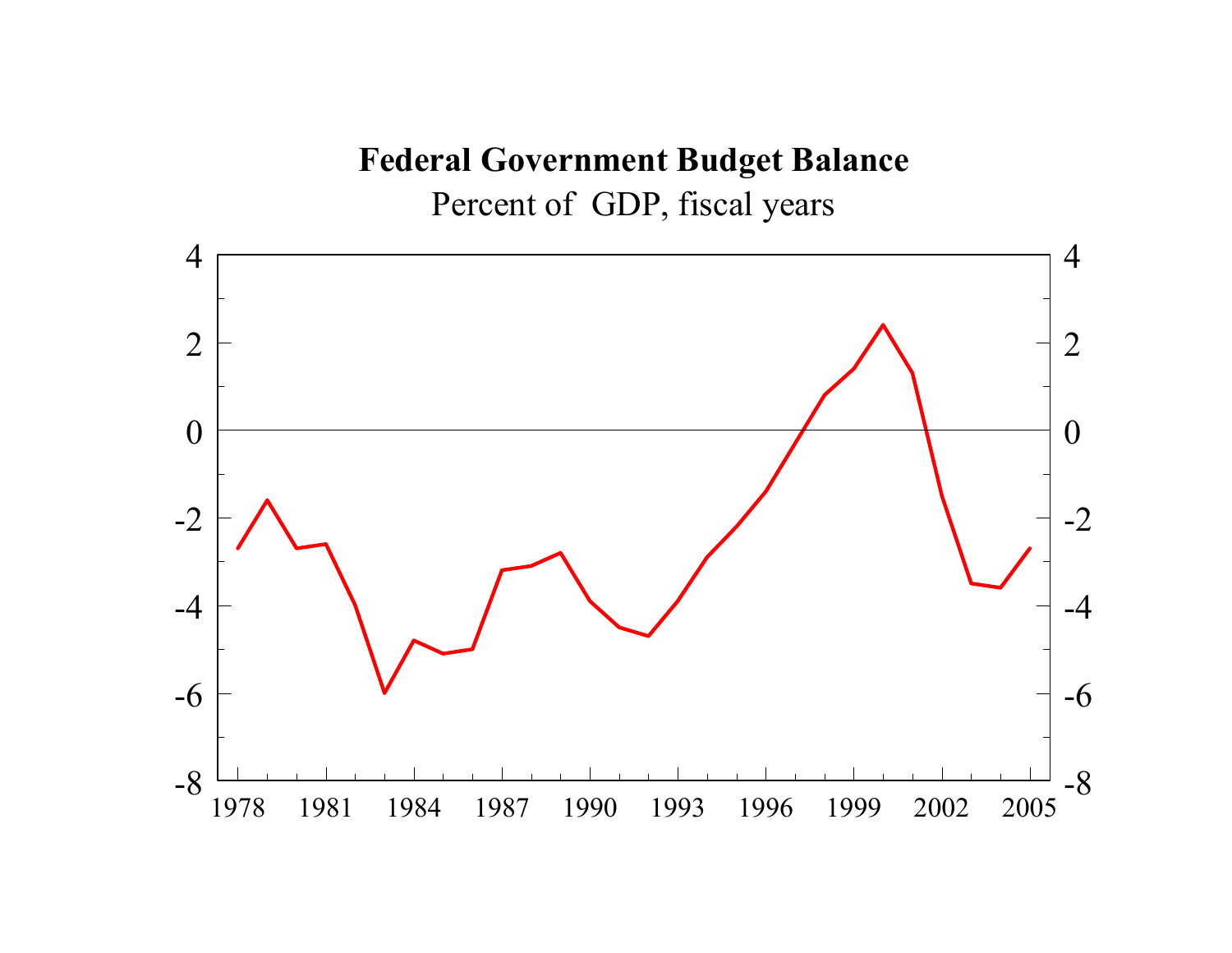#### **Estimates in billions of 2005 dollars**

|                                                                                 | 1992<br>Hurricane<br>Andrew | 1994<br>Northridge, CA<br>Earthquake | 2001<br>Sept 11 | 2005<br>Hurricane Katrina/Rita |  |  |  |  |
|---------------------------------------------------------------------------------|-----------------------------|--------------------------------------|-----------------|--------------------------------|--|--|--|--|
| Losses                                                                          | 38.5                        | 48.7                                 | 87              | 70-130                         |  |  |  |  |
| <i>Insured Losses</i>                                                           | 19.2                        | 18.8                                 | 35.2            | $40-67*$                       |  |  |  |  |
| Uninsured Losses                                                                | 19.3                        | 29.9                                 | 51.8            | $30 - 63$                      |  |  |  |  |
| *Estimate from Risk Management Solutions<br>Source: Congressional Budget Office |                             |                                      |                 |                                |  |  |  |  |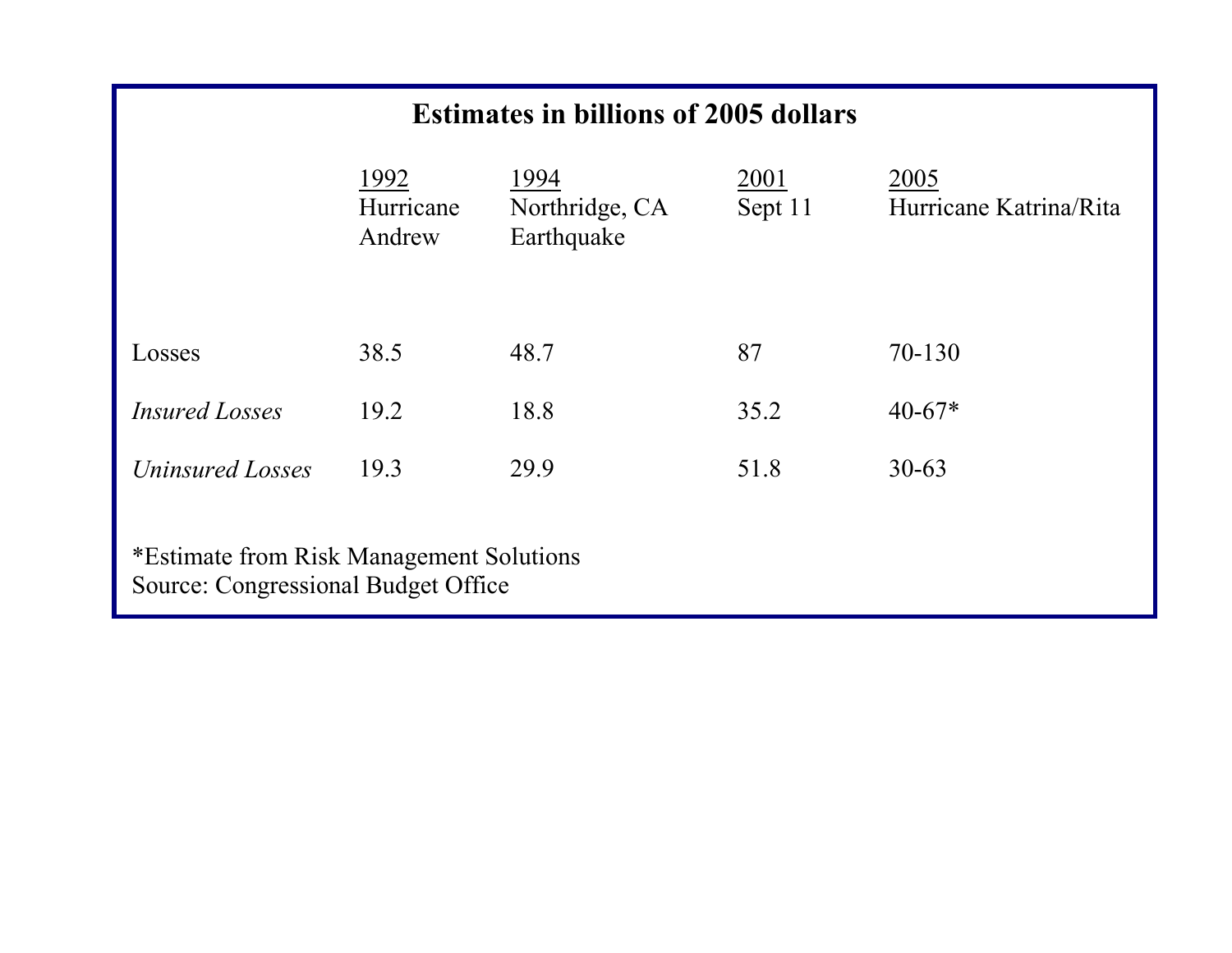#### **Estimates of the Value of Capital Stock Destroyed by Hurricanes Katrina and Rita (billions of 2005 dollars)**

|                                     | Range     |
|-------------------------------------|-----------|
| Housing                             | $17 - 33$ |
| <b>Consumer Durable Goods</b>       | $5-9$     |
| <b>Energy Sector</b>                | $18 - 31$ |
| <b>Other Private-Sector</b>         | $16 - 32$ |
| Government                          | $13 - 25$ |
|                                     |           |
| <b>Total</b>                        | 70-130    |
| Source: Congressional Budget Office |           |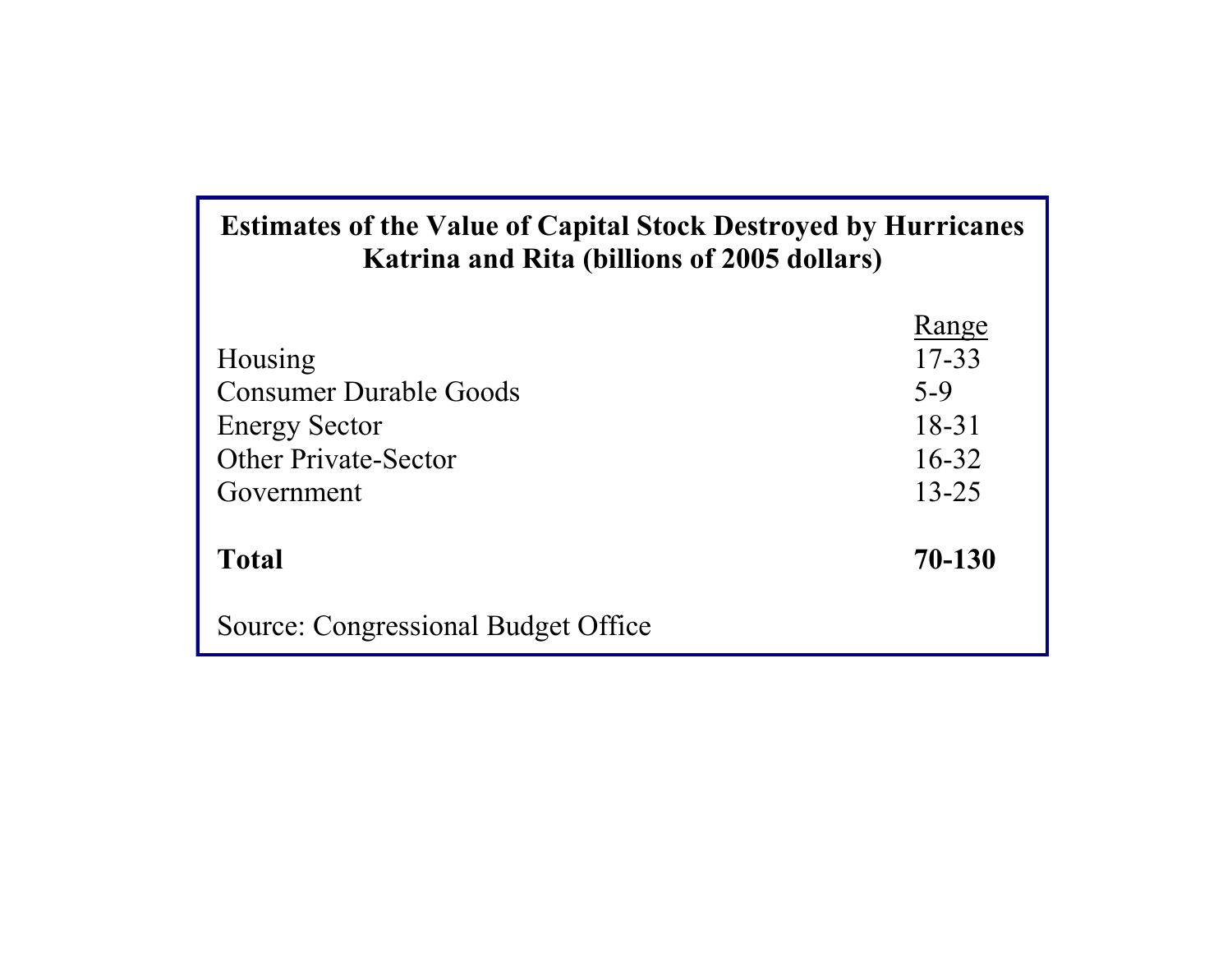| <b>Estimated Net effect of Hurricane Katrina on Real Gross Domestic Product</b><br>(Billions of 2005 dollars at annual rates) |                          |                |                       |                       |                |  |  |  |  |
|-------------------------------------------------------------------------------------------------------------------------------|--------------------------|----------------|-----------------------|-----------------------|----------------|--|--|--|--|
|                                                                                                                               | 2005                     | 2006           |                       | <u>2007</u>           |                |  |  |  |  |
|                                                                                                                               | $2^{\overline{nd}}$ half | $1st$ half     | 2 <sup>nd</sup> half  | $1st$ half            | $2nd$ half     |  |  |  |  |
| <b>Energy Production</b>                                                                                                      | $-18$ to $-28$           | $-8$ to $-10$  | $-5$ to $-7$          | $-5$ to $-7$          | $-5$ to $-7$   |  |  |  |  |
| <b>Housing Services</b>                                                                                                       | $-1$ to $-2$             | $-2$ to $-4$   | $-1$ to $-3$          | $0$ to $-2$           | $0$ to $-2$    |  |  |  |  |
| <b>Agricultural Production</b>                                                                                                | $-1$ to $-2$             | $\theta$       | $\overline{0}$        | $\theta$              | $\overline{0}$ |  |  |  |  |
| Replacement Investment                                                                                                        | 6 to 12                  | 16 to 34       | 16 to 35              | 16 to 35              | 12 to 25       |  |  |  |  |
| Government Spending on<br>Goods and Services                                                                                  | 6 to 10                  | 12 to 18       | 14 to 20              | 10 to $16$            | 7 to 11        |  |  |  |  |
| <b>Effect of Higher Energy</b><br>Prices on Non-energy<br>Consumption                                                         | $-6$ to $-10$            | $-5$ to $-7$   | $-2$ to $-5$          | $-1$ to $-3$          | $0$ to $-2$    |  |  |  |  |
| <b>Other Consumption</b>                                                                                                      | $-8$ to $-12$            | $-2$ to $-4$   | $-1$ to $-3$          | $-1$ to-3             | $0$ to $-2$    |  |  |  |  |
| <b>Real GDP</b>                                                                                                               | $-22$ to $-32$           | 11 to 27       | 21 to 37              | 19 to 36              | 14 to 23       |  |  |  |  |
| Approximate percentage<br>points in growth in real GDP*                                                                       | $-0.4$ to $-0.6$         | $0.2$ to $0.5$ | $0.4 \text{ to } 0.7$ | $0.3 \text{ to } 0.6$ | $0.2$ to $0.4$ |  |  |  |  |
| Source: Congressional Budget Office<br>*OEC calculation                                                                       |                          |                |                       |                       |                |  |  |  |  |